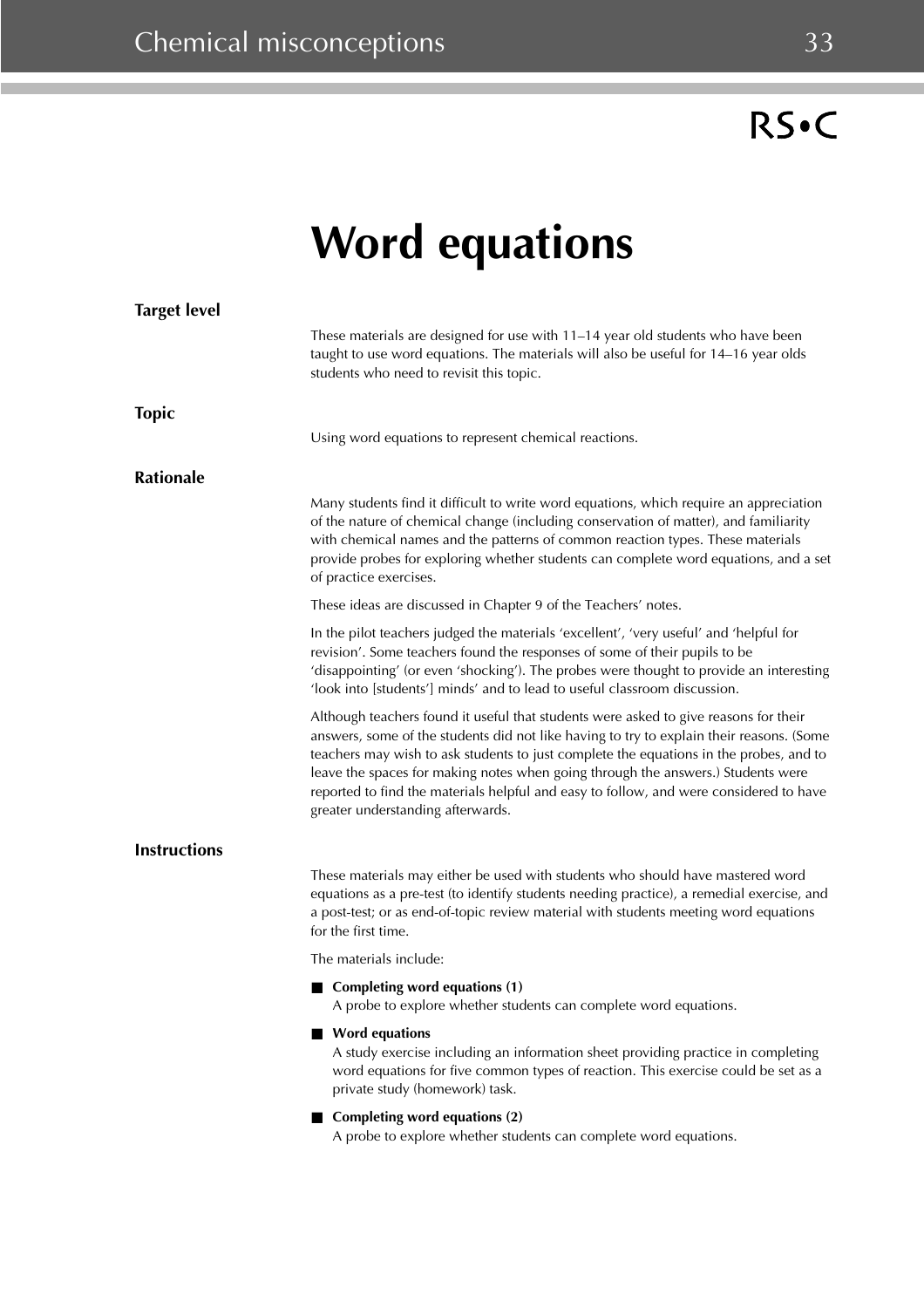**Resources**

#### ■ Student worksheets

– Completing word equations (1)

- Word equations Information sheet
	- The reaction between acids and alkalis
	- The reaction between acids and metals
	- The reaction between acids and metal carbonates
	- Displacement reactions
	- Synthesis reactions
- Completing word equations (2)

#### **Feedback**

Teachers' answer sheets are included for each of the probes, and the study activity.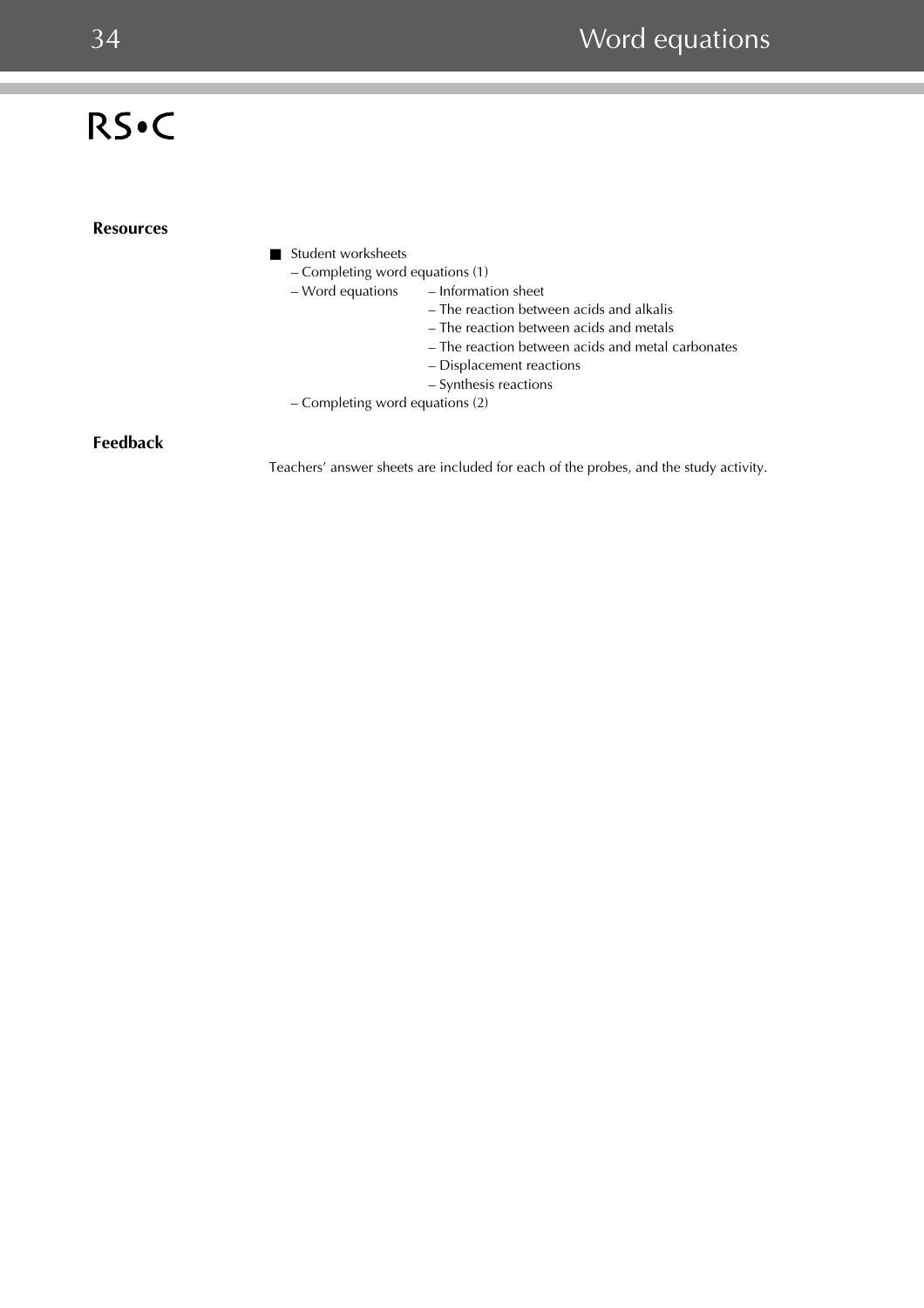# **Word equations – answers**

#### **Completing word equations (1)**

Teachers will have their own ideas about what is an acceptable explanation for students' completions, depending upon the age of the students and the depth to which ideas about reactions have been studied. Suggested explanations are provided.

- **1.** nitric acid + potassium hydroxide  $\rightarrow$  **potassium nitrate** + water In this type of reaction a salt is formed from an acid and an alkali. The reactants include elements which must also be present in the products. As the reacting alkali is potassium hydroxide, then the product will be a potassium salt. As the reacting acid is nitric acid, then the salt produced will be a nitrate.
- **2.** zinc + **copper nitrate**  $\rightarrow$  zinc nitrate + copper In this type of reaction a more reactive metal displaces a less reactive metal from its salt. The reactants include elements which must also be present in the products. As the displaced metal is copper, then the reacting salt must have been a copper salt. As the product was a nitrate, then the reacting salt will also be a nitrate.
- **3. sulfuric acid** + zinc carbonate  $\rightarrow$  zinc sulfate + water + carbon dioxide In this type of reaction an acid reacts with a carbonate to give a salt, water and carbon dioxide. The reactants include elements which must also be present in the products. As the product is a sulfate then the reacting acid must be sulfuric acid.
- **4.** calcium + chlorine  $\rightarrow$  calcium chloride In this type of reaction a binary compound is prepared from two elements. The reactants include elements which must also be present in the products.
- **5.** magnesium + hydrochloric acid → **magnesium chloride** In this type of reaction an acid reacts with a metal to produce a salt and hydrogen. The reactants include elements which must also be present in the products. As the reacting acid is hydrochloric acid, then the salt produced will be a chloride. As the reacting metal is magnesium, then the product must be a magnesium salt.

#### **Word equations – the reaction between acids and alkalis**

- **1.** Potassium chloride Sodium nitrate
- **2.** Potassium hydroxide

#### **Word equations – the reaction between acids and metals**

- **1.** Iron nitrate Zinc sulfate Magnesium chloride, Magnesium nitrate
- **2.** Calcium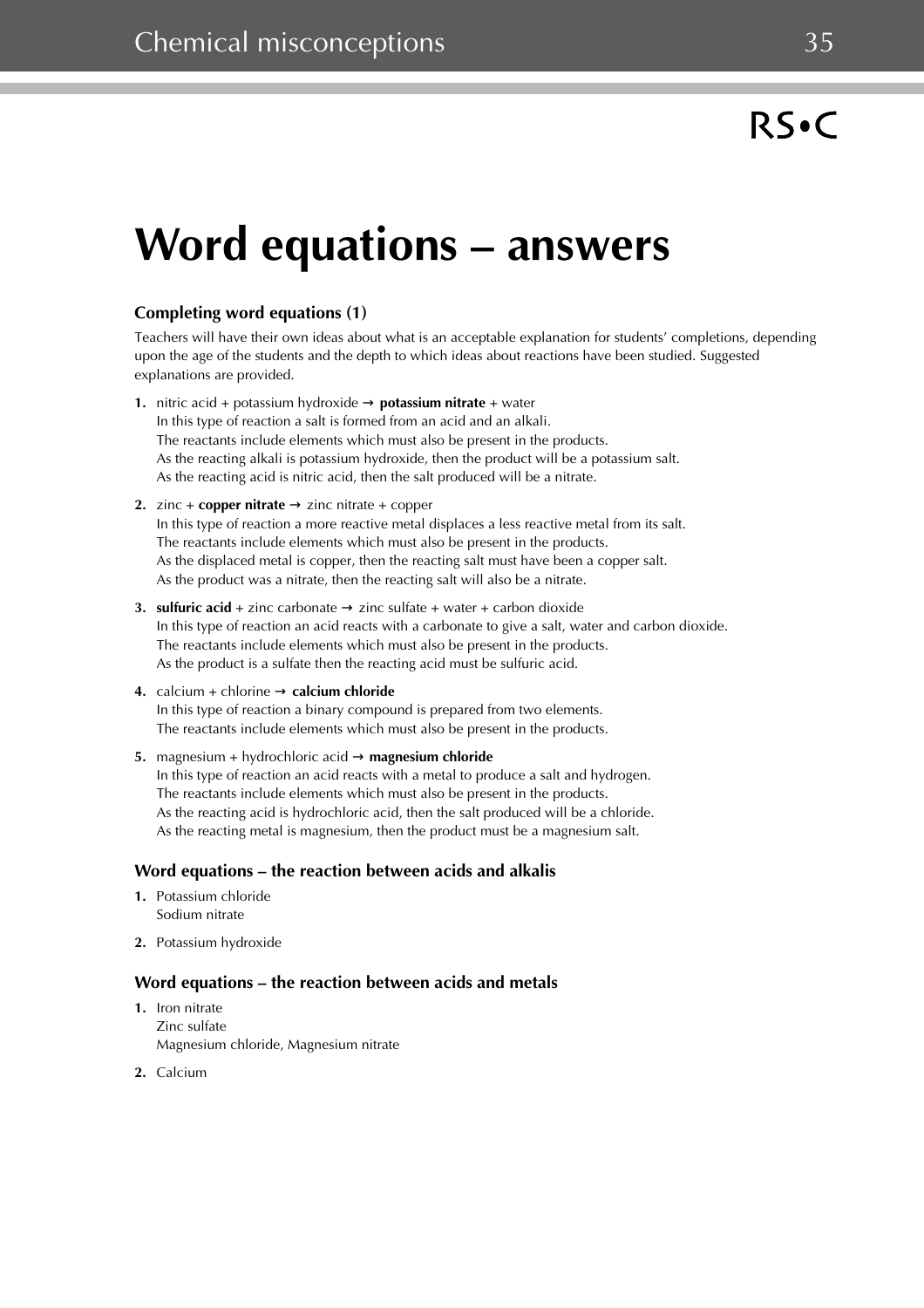#### **Word equations – the reaction between acids and metal carbonates**

- **1.** Copper chloride, Copper sulfate Zinc chloride, Zinc nitrate Iron nitrate, Iron sulfate
- **2.** Magnesium chloride

#### **Word equations – Displacement reactions**

- **1.** Iron
- **2.** Zinc sulfate
- **3.** Magnesium, copper
- **4.** Copper sulfate
- **5.** Zinc chloride, iron
- **6.** Iron sulfate
- **7.** Zinc, copper nitrate
- **8.** Copper
- **9.** Iron nitrate, copper

It may be worth pointing out that the order of the reactants or products in the equation is irrelevant.

#### **Word equations – synthesis reactions**

- **1.** Sulfur Fluoride
- **2.** Magnesium sulfide, Magnesium chloride Iron fluoride, Iron chloride Zinc oxide, Zinc sulfide, Zinc fluoride Copper oxide, Copper sulfide, Copper chloride
- **3.** Sodium iodide Nickel sulfide Calcium

### **Completing word equations (2)**

Teachers will have their own ideas about what is an acceptable explanation for students' completions, depending upon the age of the students and the depth to which ideas about reactions have been studied. Suggested explanations are provided.

- **1.** sulfuric acid + sodium hydroxide  $\rightarrow$  **sodium sulfate** + water In this type of reaction a salt is formed from an acid and an alkali. The reactants include elements which must also be present in the products. As the reacting alkali is sodium hydroxide, then the product will be a sodium salt. As the reacting acid is sulfuric acid, then the salt produced will be a sulfate.
- **2.** iron + **copper chloride**  $\rightarrow$  iron chloride + copper In this type of reaction a more reactive metal displaces a less reactive metal from its salt. The reactants include elements which must also be present in the products. As the displaced metal is copper, then the reacting salt must have been a copper salt. As the product was a chloride, then the reacting salt will also be a chloride.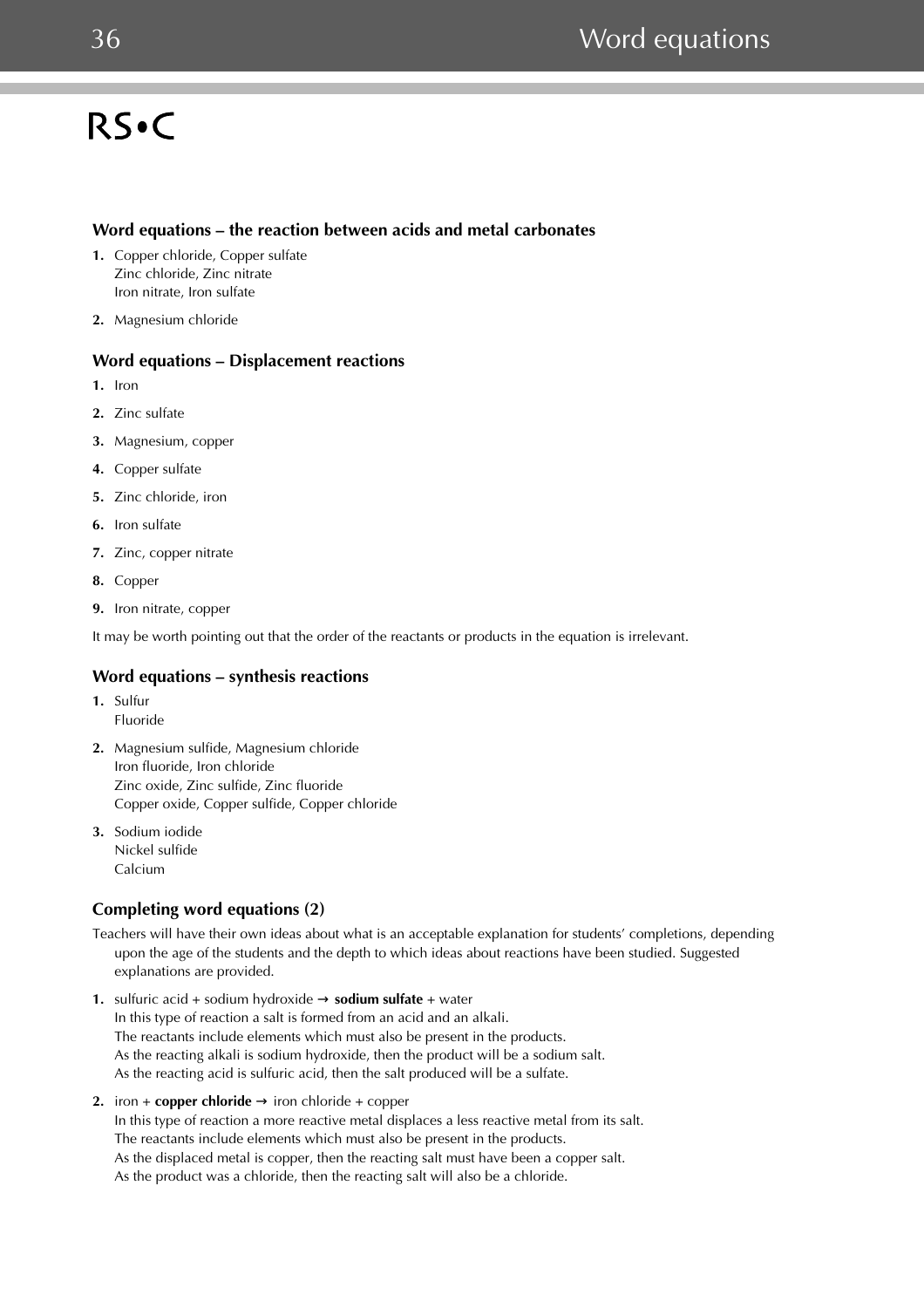- **3. hydrochloric** acid + magnesium carbonate → magnesium chloride + water + carbon dioxide In this type of reaction an acid reacts with a carbonate to give a salt, water and carbon dioxide. The reactants include elements which must also be present in the products. As the product is a chloride, then the reacting acid must be hydrochloric acid.
- **4.**  $zinc + oxygen \rightarrow zinc \, oxide$ In this type of reaction a binary compound is prepared from two elements. The reactants include elements which must also be present in the products.
- **5.** calcium + nitric acid  $\rightarrow$  **calcium nitrate** + hydrogen In this type of reaction an acid reacts with a metal to produce a salt and hydrogen. The reactants include elements which must also be present in the products. As the reacting acid is nitric acid, then the salt produced will be a nitrate. As the reacting metal is calcium, then the product must be a calcium salt.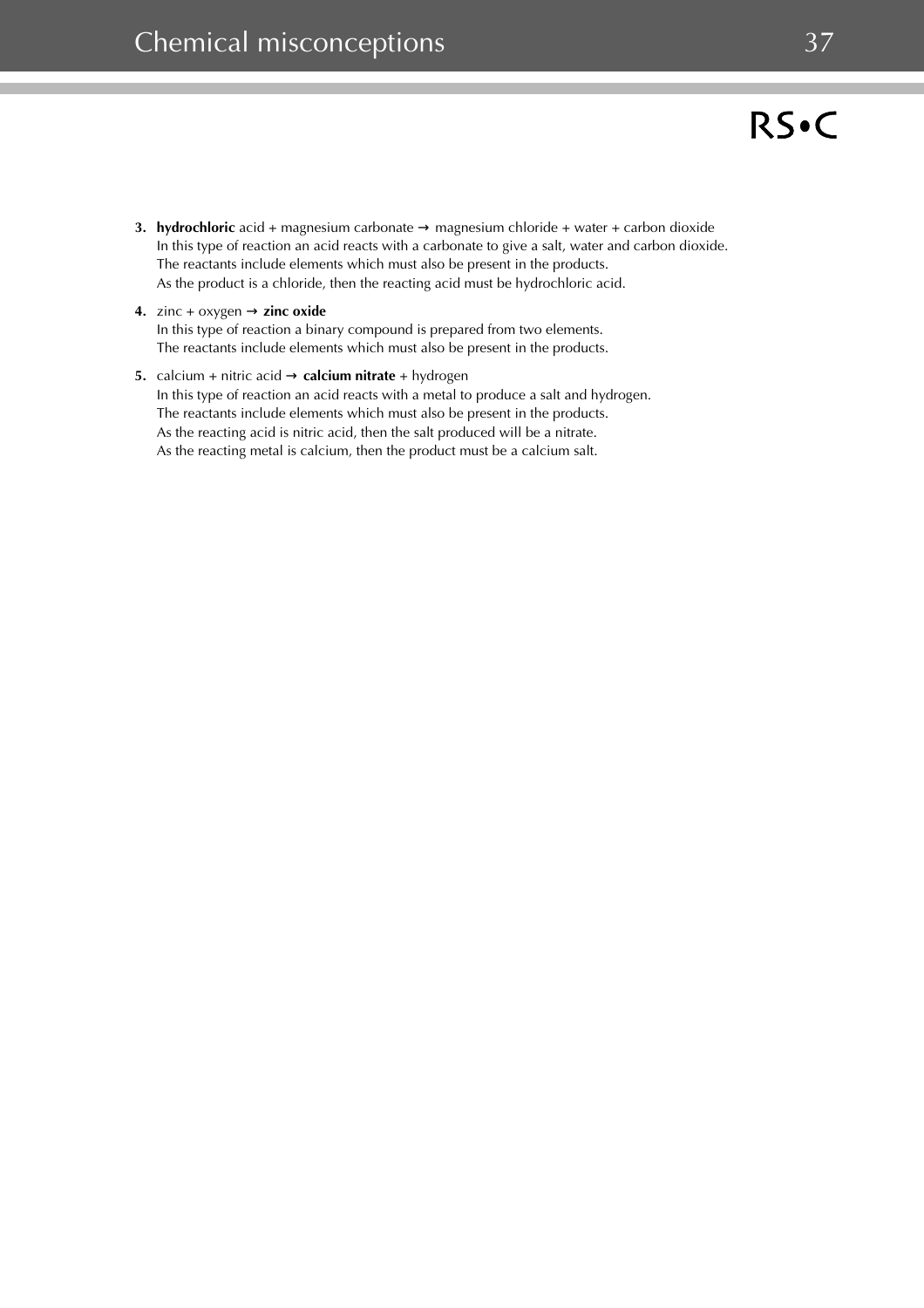# **Completing word equations (1)**

Word equations are used to describe chemical reactions. Look at the word equations below. In each case complete the word equation by adding the name of the missing substance. (Explain your answers.)

|    | I think this is the answer because |                                                                                                          |
|----|------------------------------------|----------------------------------------------------------------------------------------------------------|
|    |                                    |                                                                                                          |
|    |                                    |                                                                                                          |
|    |                                    |                                                                                                          |
|    |                                    |                                                                                                          |
|    |                                    | 2. zinc + $\frac{ }{ }$                                                                                  |
|    | I think this is the answer because |                                                                                                          |
|    |                                    |                                                                                                          |
|    |                                    |                                                                                                          |
|    |                                    |                                                                                                          |
|    |                                    |                                                                                                          |
|    |                                    | 3. _________________________________+ zinc carbonate $\rightarrow$ zinc sulfate + water + carbon dioxide |
|    | I think this is the answer because |                                                                                                          |
|    |                                    |                                                                                                          |
|    |                                    |                                                                                                          |
|    |                                    |                                                                                                          |
|    |                                    |                                                                                                          |
|    |                                    |                                                                                                          |
|    | I think this is the answer because |                                                                                                          |
|    |                                    |                                                                                                          |
|    |                                    |                                                                                                          |
|    |                                    |                                                                                                          |
| 5. |                                    | + hydrogen                                                                                               |
|    | I think this is the answer because |                                                                                                          |
|    |                                    |                                                                                                          |
|    |                                    |                                                                                                          |
|    |                                    |                                                                                                          |
|    |                                    |                                                                                                          |

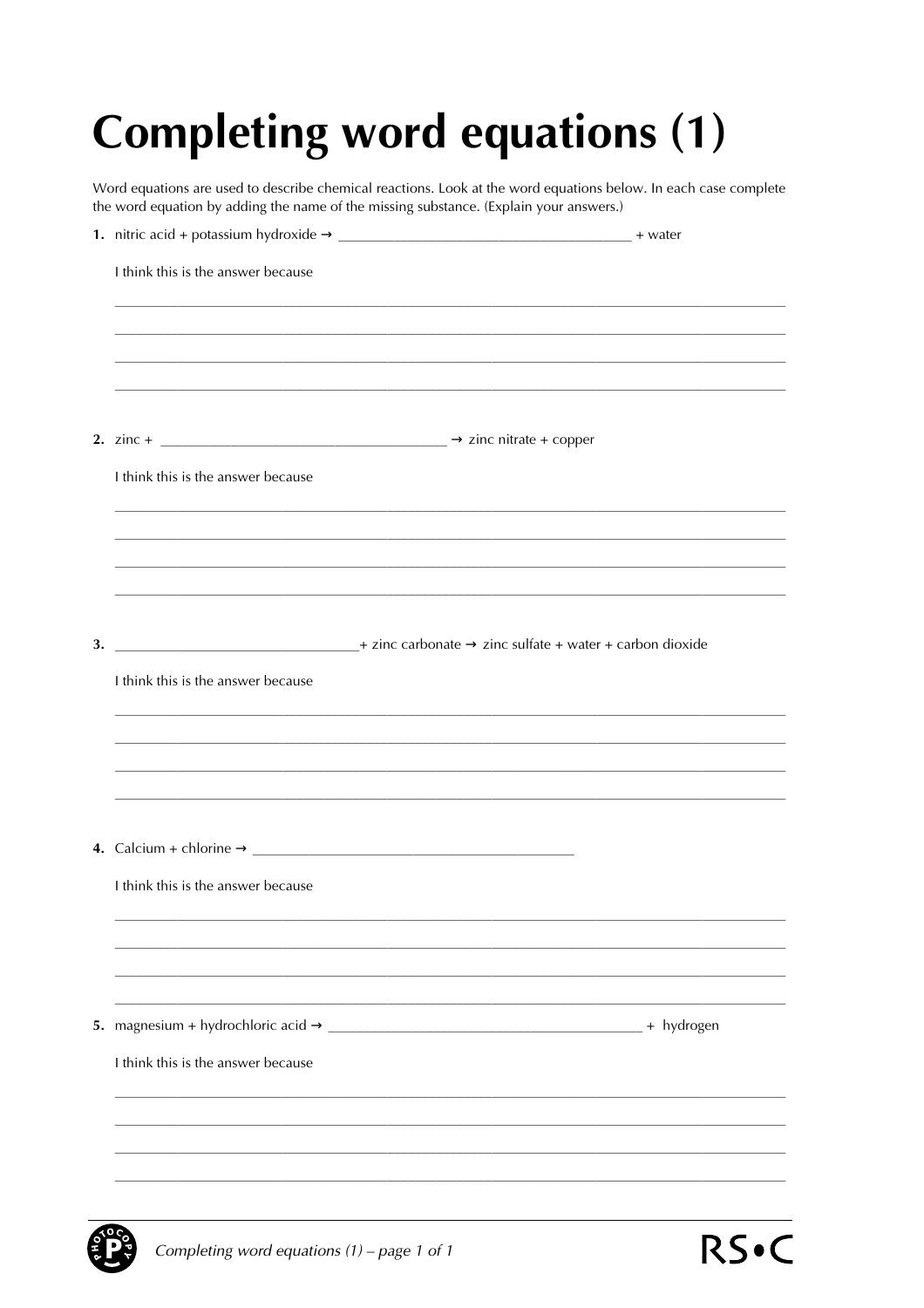# **Word equations – information sheet**

Word equations are a shorthand used to describe chemical reactions.

Although there are many millions of possible chemical reactions you are not expected to know about them all.

It is useful to remember that many reactions are of similar types.

### **1. Metal + acid**

One type of reaction is that between a metal and an acid. When a metal reacts with an acid the reaction produces a salt, and hydrogen gas is released. The salt produced depends upon the metal and the acid. If magnesium reacts with hydrochloric acid, then the salt produced is magnesium chloride.

**metal + acid** → **salt + hydrogen**

### **2. Metal carbonate + acid**

Metal carbonates also react with acid, to give a salt. When a carbonate reacts with acid the gas carbon dioxide is given off. The salt produced depends upon which acid, and which metal carbonate react. If zinc carbonate reacts with sulfuric acid, then the salt produced is zinc sulfate.

**metal carbonate + acid** → **salt + carbon dioxide + water**

### **3. Acid + alkali**

When an alkali and an acid react the product is a salt solution. The particular salt produced depends upon which acid and which alkali reacted. When nitric acid reacts with potassium hydroxide the salt produced is potassium nitrate.

#### **acid + alkali** → **salt + water**

### **4. Metal + salt solution**

When a reactive metal is placed in the solution of a salt of a less reactive metal, a 'displacement' reaction occurs. The more reactive metal is said to displace the less reactive metal from solution. For example zinc is added to copper nitrate solution the copper is displaced and the solution will contain zinc nitrate.

## **5. Element + element**

When two elements react together to form a compound the compound is given a name to show which elements reacted. So if calcium reacts with chlorine the compound is called calcium chloride.

These examples show you the patterns that are found in five important types of reaction. If you look for patterns you should find it easier to work out how to complete word equations.

In this worksheet you will find some examples to help you practice thinking about word equations.

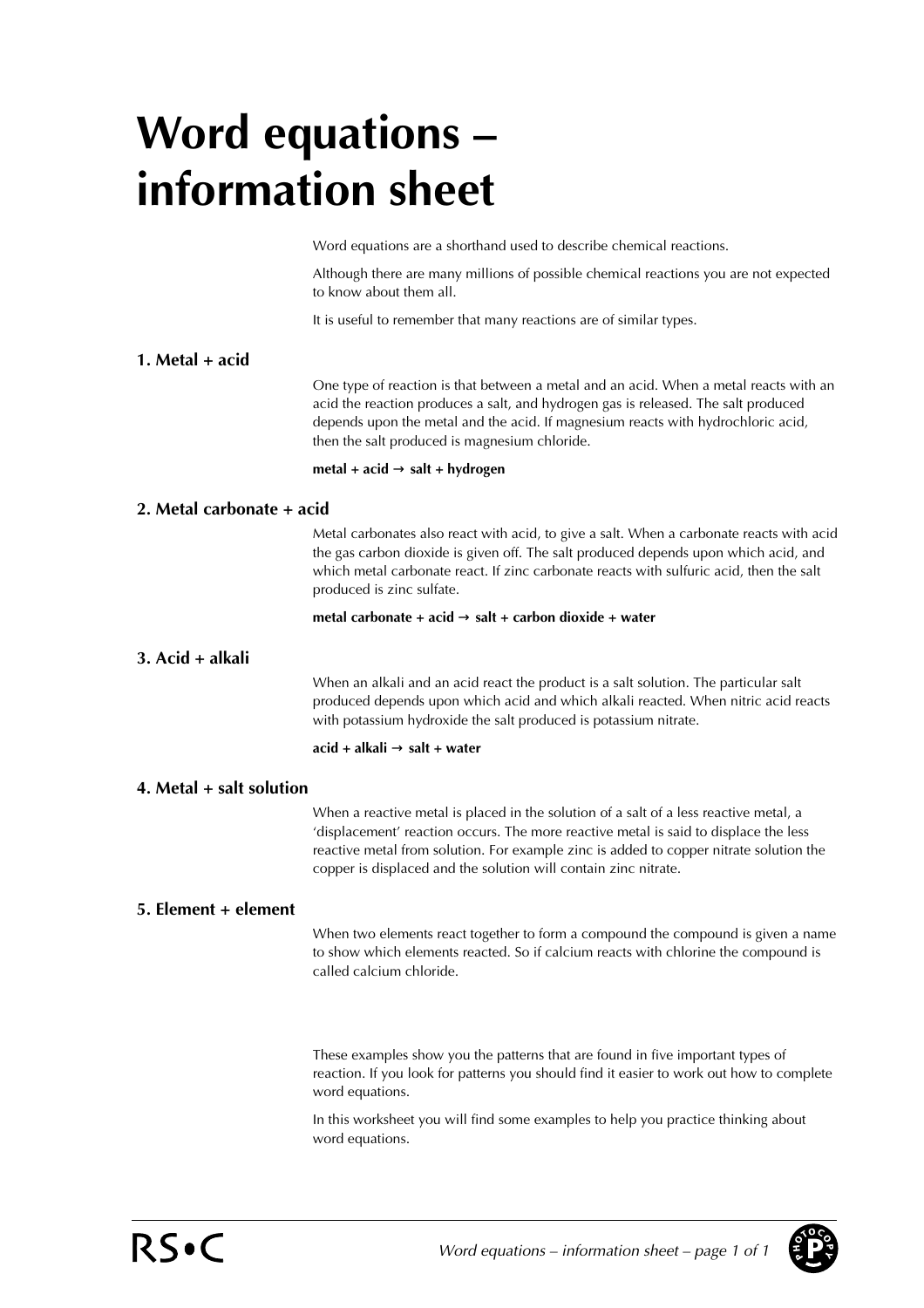# **Word equations – the reaction between acids and alkalis**

When an acid reacts with an alkali, a salt and water is produced:

## **acid + alkali** → **salt + water**

for example

### **hydrochloric acid + sodium hydroxide** → **sodium chloride + water**

The salt that is produced depends upon which acid and which alkali react. The following table provides a summary of the name of the salt produced by different reactions between acids and alkalis.

### **1. Complete the table (Hint – look for the patterns)**

|                   | Name of alkali   |                     |  |
|-------------------|------------------|---------------------|--|
| Name of acid      | Sodium hydroxide | Potassium hydroxide |  |
| Hydrochloric acid | Sodium chloride  |                     |  |
| Nitric acid       |                  | Potassium nitrate   |  |
| Sulfuric acid     | Sodium sulfate   | Potassium sulfate   |  |

**Salts produced when acids react with alkalis**

## **2. Complete the following word equation**

 $(acid + alkali \rightarrow salt + water)$ 

 $\text{mitric acid} + \underline{\hspace{2cm}}$ 

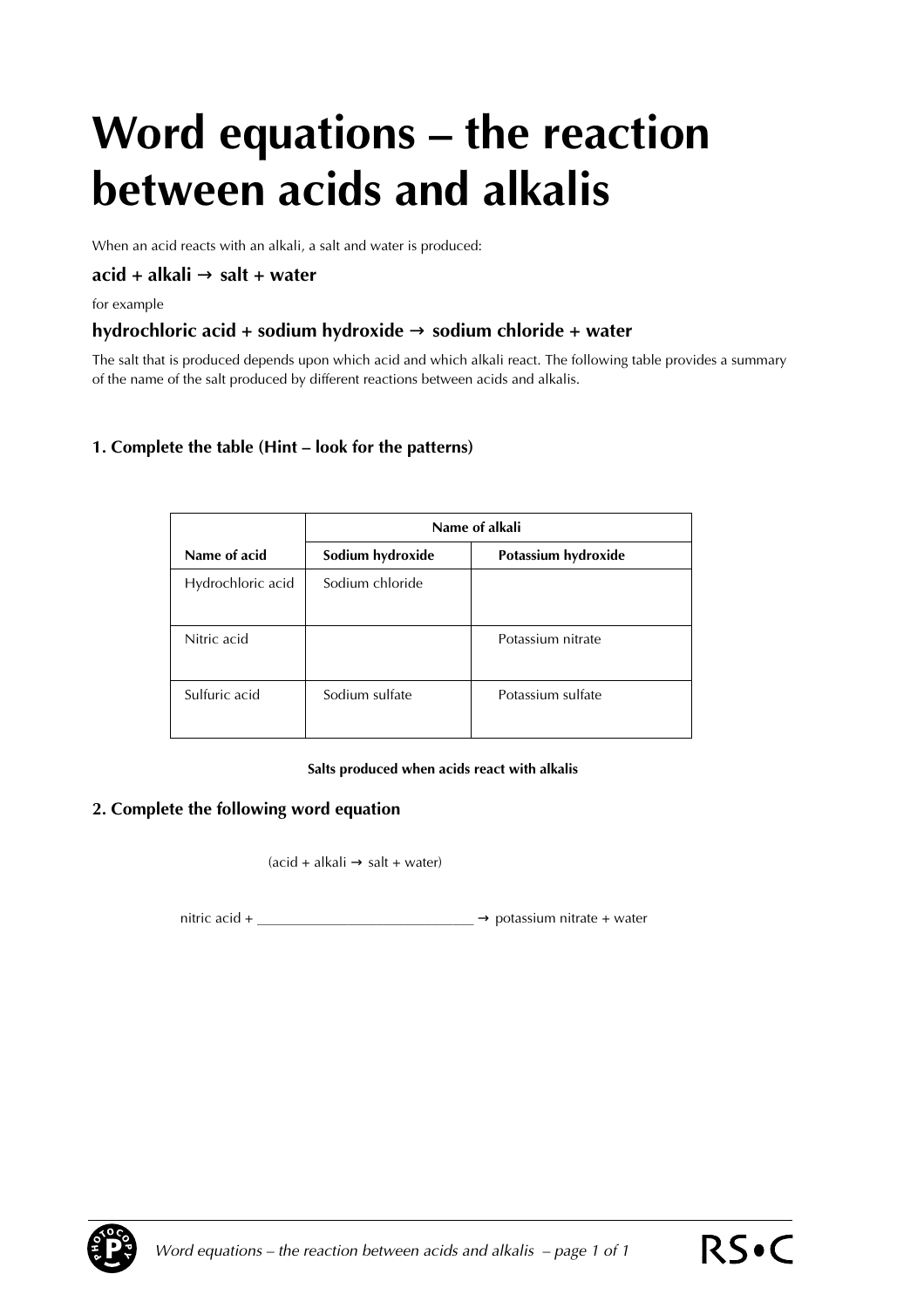# **Word equations – the reaction between acids and metals**

When an acid reacts with metal, a salt and hydrogen are produced:

# **acid + metal**→ **salt + hydrogen**

for example

## **nitric acid + calcium** → **calcium nitrate + hydrogen**

The salt that is produced depends upon which acid and which metal react. The following table provides a summary of the name of the salt produced by different reactions between acids and metals.

# **1. Complete the table (Hint – look for the patterns)**

| Name of metal | Name of acid      |                    |                   |
|---------------|-------------------|--------------------|-------------------|
|               | Hydrochloric acid | <b>Nitric acid</b> | Sulfuric acid     |
| <b>Iron</b>   | Iron chloride     |                    | Iron sulfate      |
| <b>Zinc</b>   | Zinc chloride     | Zinc nitrate       |                   |
| Magnesium     |                   |                    | Magnesium sulfate |

# **2. Complete the following word equation**

 $(\text{acid} + \text{metal} \rightarrow \text{salt} + \text{hydrogen})$ 

hydrochloric acid + \_\_\_\_\_\_\_\_\_\_\_\_\_\_\_\_\_\_\_\_\_\_\_\_\_ → calcium chloride + hydrogen

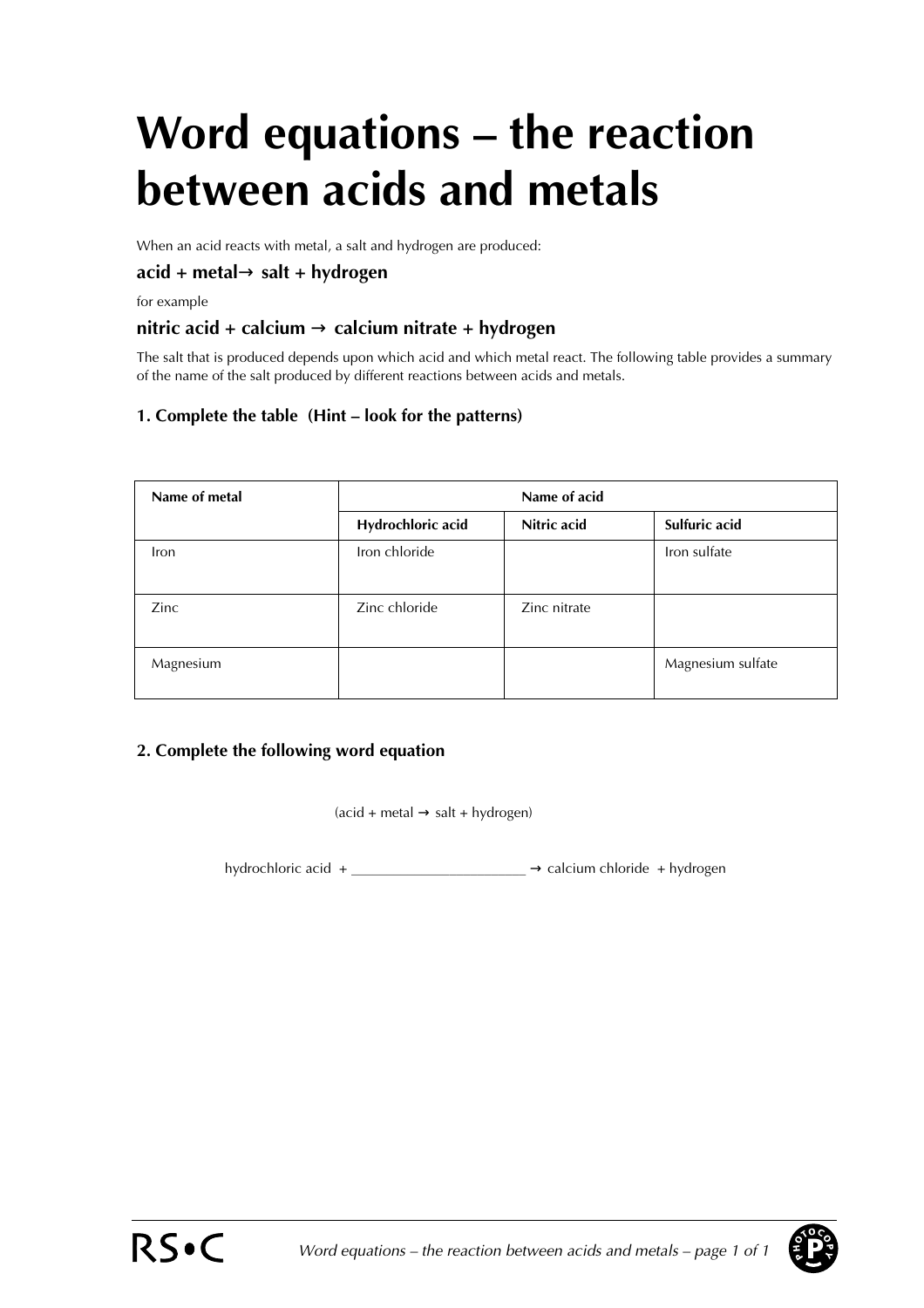# **Word equations – the reaction between acids and metal carbonates**

When an acid reacts with a metal carbonate, a salt, water and carbon dioxide are produced:

### **Acid + metal carbonate** → **salt + water + carbon dioxide**

for example

**sulfuric acid + zinc carbonate** → **zinc sulfate + water + carbon dioxide**

The salt that is produced depends upon which acid and which metal react. The following table provides a summary of the name of the salt produced by different reactions between acids and metal carbonates.

### **1. Complete the table (Hint – look for the patterns)**

| Name of metal carbonate | Name of acid      |                    |               |
|-------------------------|-------------------|--------------------|---------------|
|                         | Hydrochloric acid | <b>Nitric acid</b> | Sulfuric acid |
| Copper carbonate        |                   | Copper nitrate     |               |
| Zinc carbonate          |                   |                    | Zinc sulfate  |
| Iron carbonate          | Iron chloride     |                    |               |

### **2. Complete the following word equation**

 $(\text{acid} + \text{metal} \cdot \text{carbonate} \rightarrow \text{salt} + \text{water} + \text{carbon} \cdot \text{dioxide})$ 

hydrochloric acid + magnesium carbonate → \_\_\_\_\_\_\_\_\_\_\_\_\_\_\_\_\_\_\_\_\_\_\_\_\_\_\_\_\_\_\_\_ + water + carbon dioxide

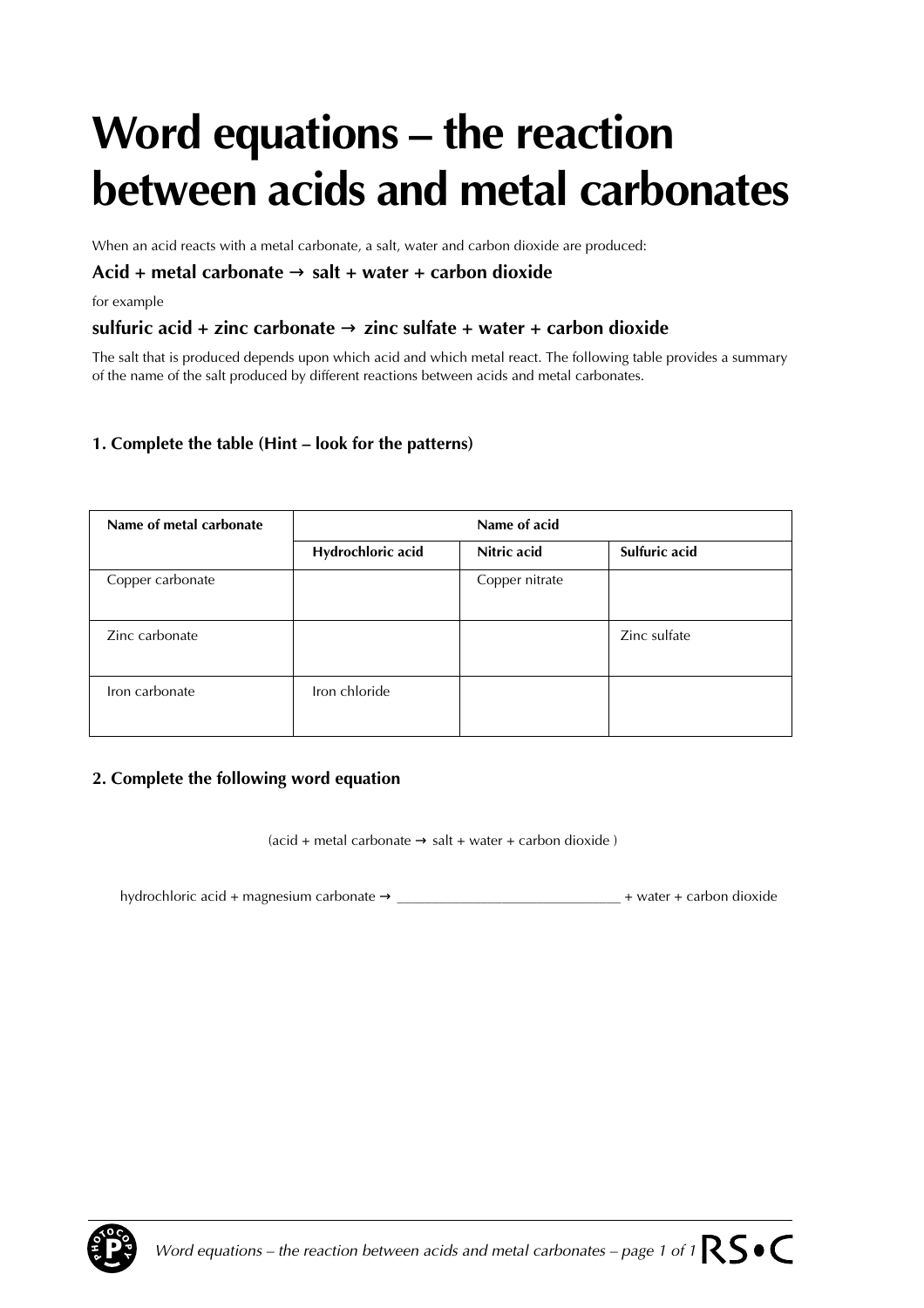# **Word equations – displacement reactions**

When a reactive metal is added to a solution containing the salt of a less reactive metal, a reaction occurs. See if you can complete the following word equations (Hint – look for the patterns).

*eg* magnesium + iron chloride → magnesium chloride + iron

| 1. magnesium + iron nitrate $\rightarrow$ magnesium nitrate + ___________________________                                                                                                                                                                                                                                                                                                               |  |  |
|---------------------------------------------------------------------------------------------------------------------------------------------------------------------------------------------------------------------------------------------------------------------------------------------------------------------------------------------------------------------------------------------------------|--|--|
| 2. magnesium + $\frac{1}{\sqrt{1-\frac{1}{2}}\sqrt{1-\frac{1}{2}}\sqrt{1-\frac{1}{2}}\sqrt{1-\frac{1}{2}}\sqrt{1-\frac{1}{2}}\sqrt{1-\frac{1}{2}}\sqrt{1-\frac{1}{2}}\sqrt{1-\frac{1}{2}}\sqrt{1-\frac{1}{2}}\sqrt{1-\frac{1}{2}}\sqrt{1-\frac{1}{2}}\sqrt{1-\frac{1}{2}}\sqrt{1-\frac{1}{2}}\sqrt{1-\frac{1}{2}}\sqrt{1-\frac{1}{2}}\sqrt{1-\frac{1}{2}}\sqrt{1-\frac{1}{2}}\sqrt{1-\frac{1}{2}}\sqrt$ |  |  |
| 3. ____________________ + copper sulfate $\rightarrow$ magnesium sulfate + ______________                                                                                                                                                                                                                                                                                                               |  |  |
| 4. $\mathsf{zinc} + \underline{\hspace{2cm}} \longrightarrow \mathsf{zinc}$ sulfate + copper                                                                                                                                                                                                                                                                                                            |  |  |
| 5. $\text{zinc} + \text{iron chloride} \rightarrow \_$                                                                                                                                                                                                                                                                                                                                                  |  |  |
|                                                                                                                                                                                                                                                                                                                                                                                                         |  |  |
|                                                                                                                                                                                                                                                                                                                                                                                                         |  |  |
|                                                                                                                                                                                                                                                                                                                                                                                                         |  |  |
|                                                                                                                                                                                                                                                                                                                                                                                                         |  |  |

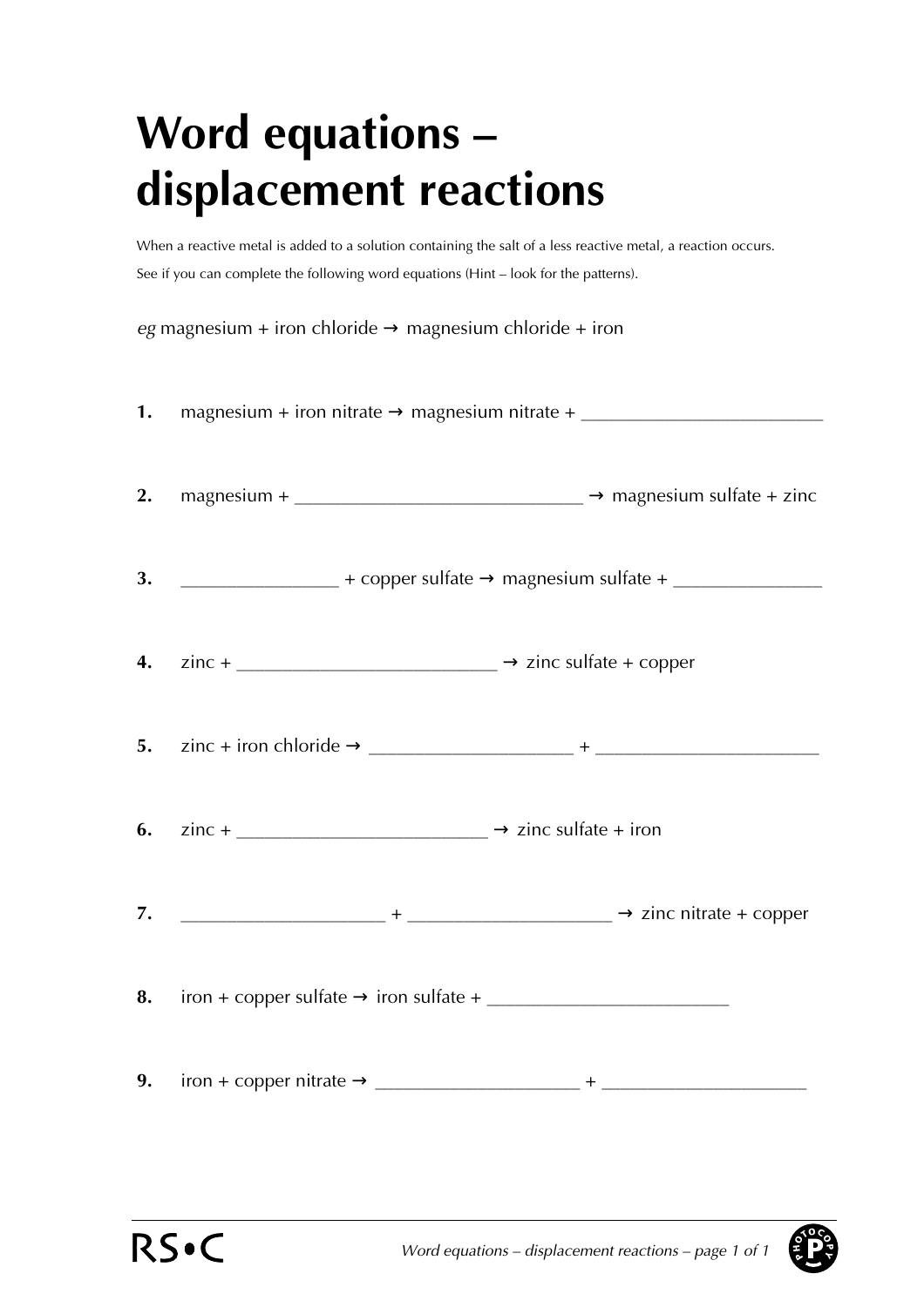# **Word equations – synthesis reactions**

When a metallic element reacts with a non-metallic element a compound is produced. The name of the compound contains the name of the metal and the altered name of the non-metal.

# **1. Complete this summary:**

When oxygen reacts with a metal, the compound is called an oxide. When chlorine reacts with a metal, the compounds is called a chloride. When **Example 20** reacts with a metal, the compound is called a sulfide. When fluorine reacts with a metal, the compound is called a  $\blacksquare$ 

## **2. Complete the table below: (Hint – look for the patterns)**

| Name of metal | Name of non-metal |              |                    |                 |
|---------------|-------------------|--------------|--------------------|-----------------|
|               | Oxygen            | Sulfur       | <b>Fluorine</b>    | <b>Chlorine</b> |
| Magnesium     | Magnesium oxide   |              | Magnesium fluoride |                 |
| Iron          | Iron oxide        | Iron sulfide |                    |                 |
| Zinc          |                   |              |                    | Zinc chloride   |
| Copper        |                   |              | Copper fluoride    |                 |

## **3. Complete the following word equations:**

sodium + iodine  $\rightarrow$ 

 $nickel + sulfur \rightarrow$ 

 $+$  bromine  $\rightarrow$  calcium bromide

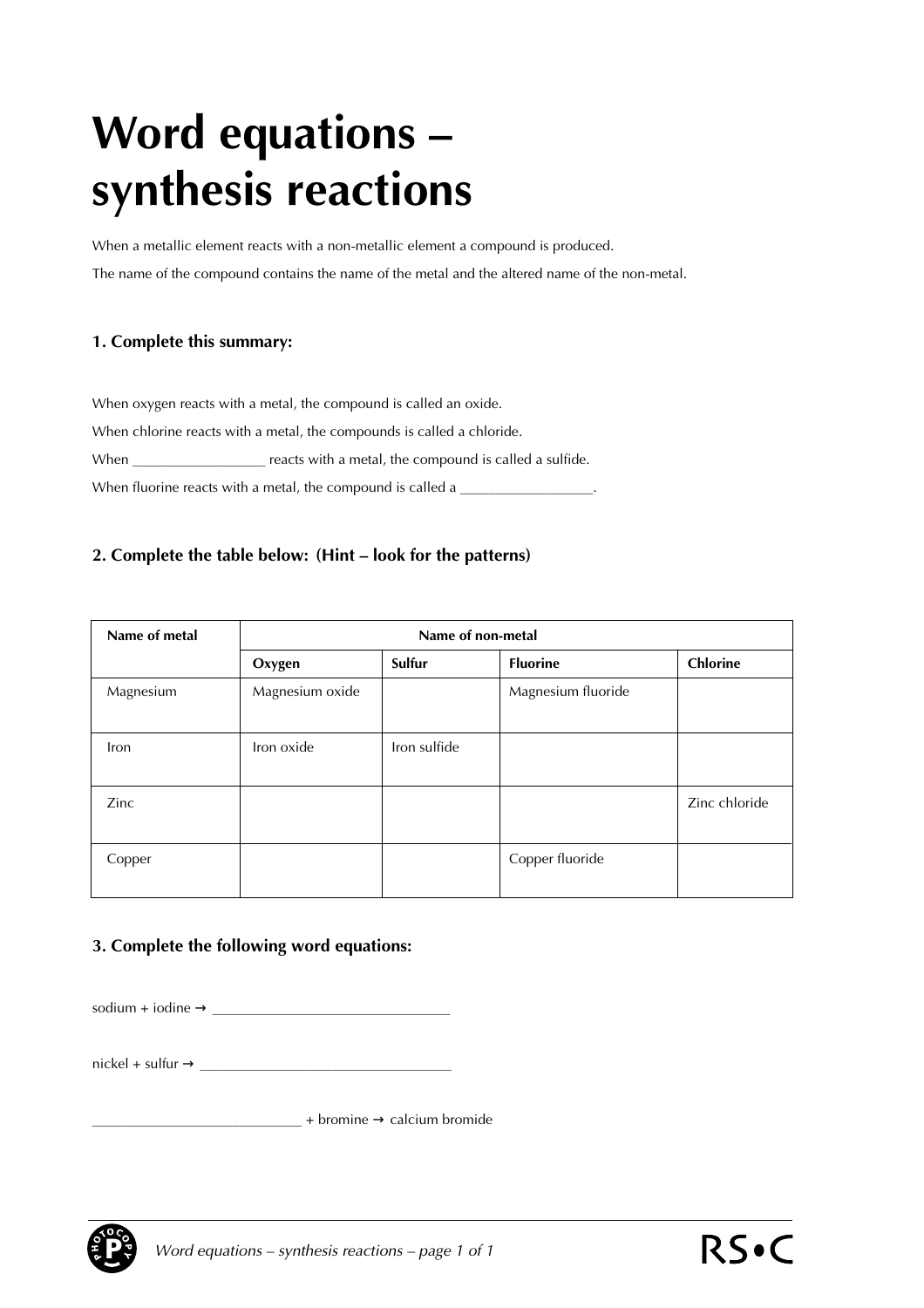# **Completing word equations (2)**

Word equations are used to describe chemical reactions. Look at the word equations below. In each case complete the word equation by adding the name of the missing substance. (Explain your answers.)

|    | I think this is the answer because |  |  |
|----|------------------------------------|--|--|
|    |                                    |  |  |
|    |                                    |  |  |
|    | I think this is the answer because |  |  |
|    |                                    |  |  |
|    |                                    |  |  |
| 3. |                                    |  |  |
|    | I think this is the answer because |  |  |
|    |                                    |  |  |
|    |                                    |  |  |
|    |                                    |  |  |
|    | I think this is the answer because |  |  |
|    |                                    |  |  |
|    |                                    |  |  |
|    |                                    |  |  |
|    | I think this is the answer because |  |  |
|    |                                    |  |  |
|    |                                    |  |  |
|    |                                    |  |  |